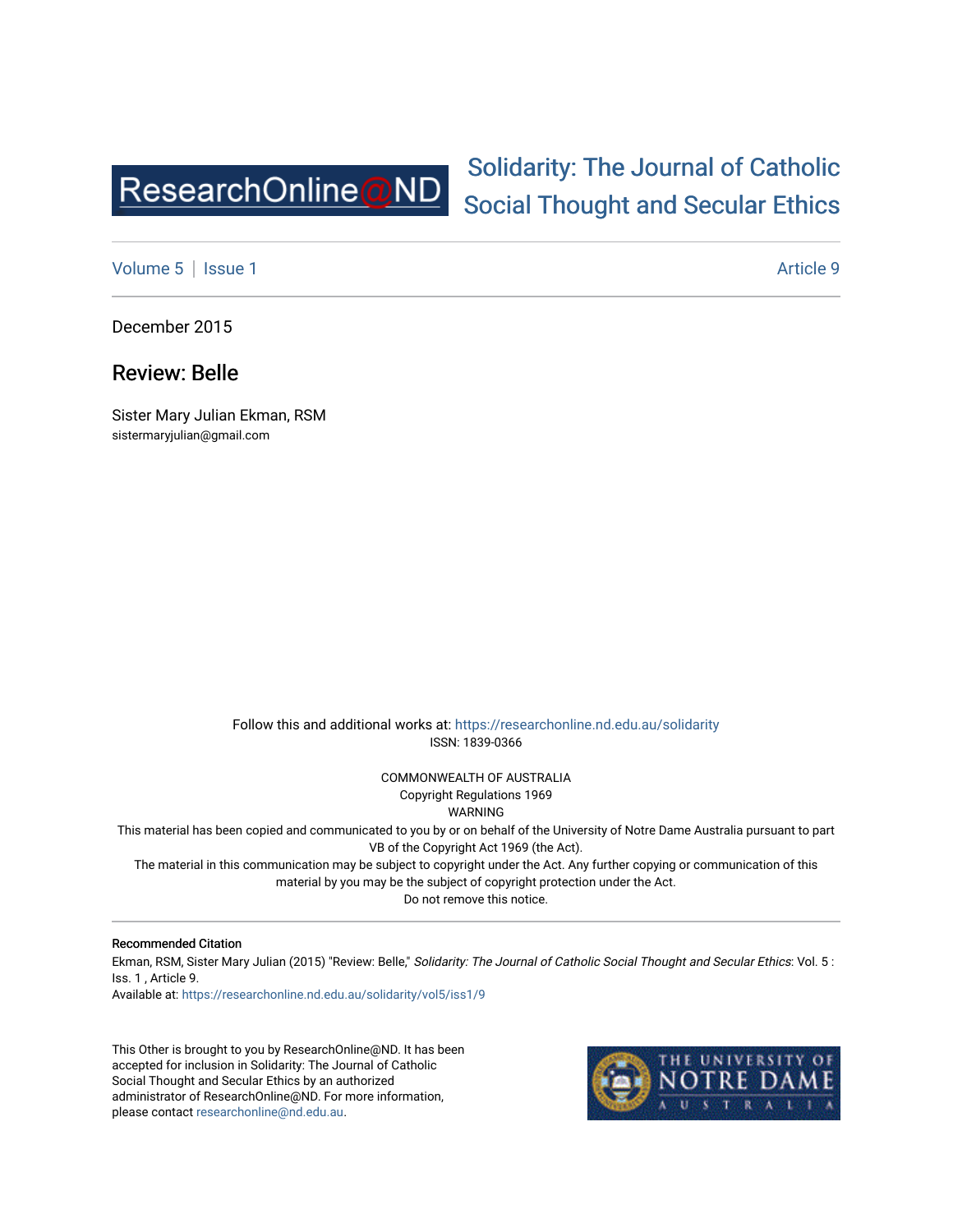Review: Belle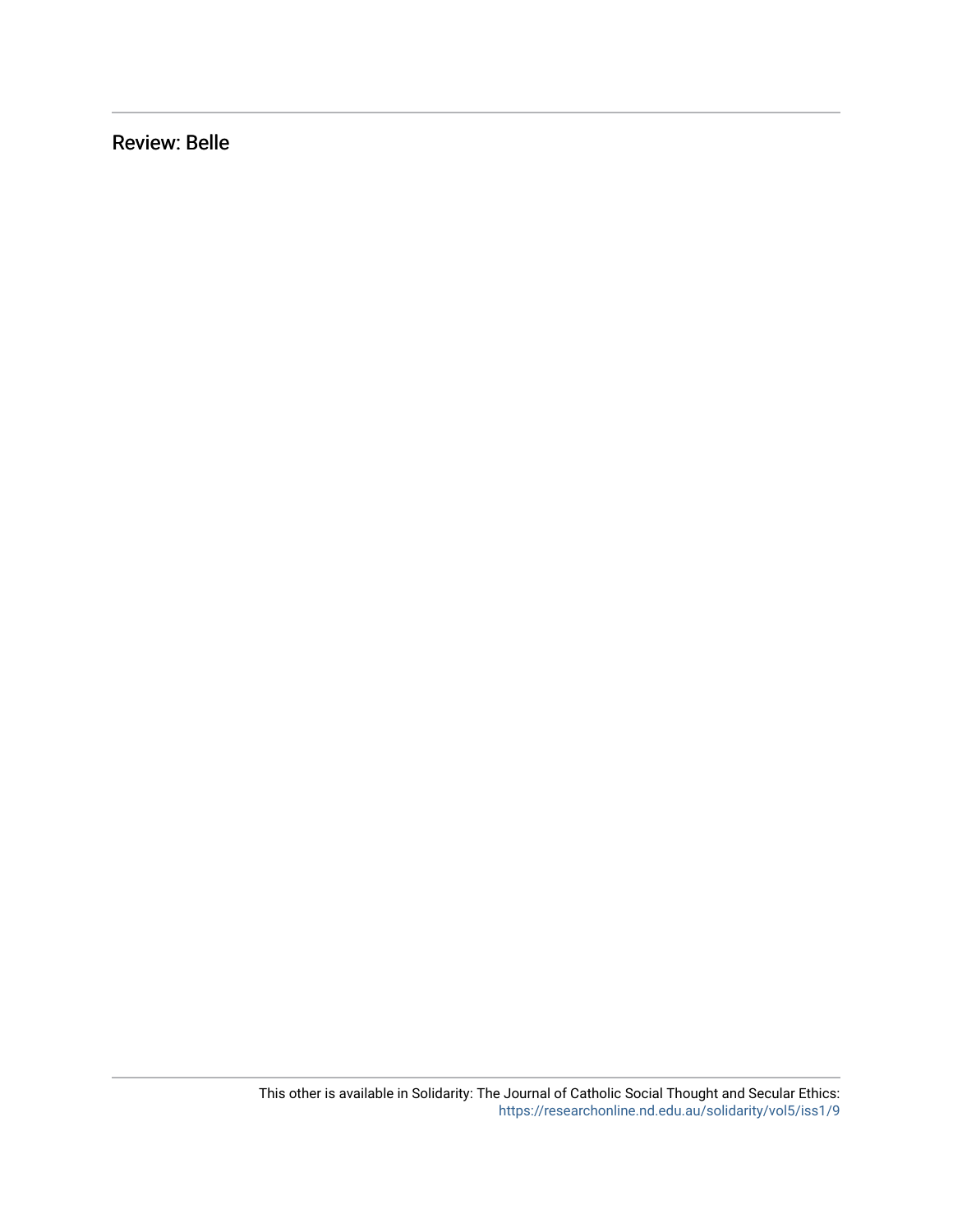#### **Review: Belle**

#### Sister Mary Julian Ekman, RSM

#### *Belle*, DVD, directed by Amma Asante, Twentieth Century Fox, 105 Minutes, 2013.

*Belle* (2013) is an intriguing period drama based on the true story of the first black aristocrat in 18th century Britain, Dido Elizabeth Belle. With artistic flair, British Director, Amma Asante, brings Misan Sagay's script alive by juxtaposing drama with romance, tragedy with compassion, and social convention with intense personal conviction.

[Gugu Mbatha-Raw](https://en.wikipedia.org/wiki/Gugu_Mbatha-Raw) plays Dido, the daughter of John Lindsay, a British Navy captain, and Maria Belle, an enslaved African woman. Dido is raised at Kenwood House, the home of her great-uncle, Lord Mansfield, and his wife, Lady Elizabeth Murray, in London. "Too high in rank to dine with the servants but too low to dine with her family," Dido's unusual circumstances add a twist to the class, gender and racial tensions of  $18<sup>th</sup>$  century British society.

Lord Mansfield was Lord Chief Justice and adjudicated the prominent slavery case of the *Zong* ship in 1783. In this case, owners of the *Zong* submitted a claim to their insurers for the loss of their "human cargo," hundreds of slaves thrown overboard because of disease on the ship. When the insurers refused to pay, the case went to court. Indeed, the classification of human life as property is an all-pervasive theme throughout the story. The meaning of "property" inserts itself even into the romantic life of Dido and her half-cousin, Elizabeth, where the latter sorrowfully laments that women are but the property of men. Other characters also pass comment on property: a flustered Lady Ashford blurts out in annoyance that sch "a fuss" is being made "over dead cargo" while the passionate John Davinier, son of a vicar, agonizes over the question of whether the law has a duty "to progress morality" and overturn the category that human life is property. For as with other cargo, the slaves on the *Zong* ship were insured by the ship's owners; it was not an uncommon practice in English maritime that insurance would compensate for slaves who had died under certain circumstances. Whether their deaths were caused by illness, wounds, or during an insurrection on board a ship, insurance companies would be obliged to compensate the ship's owners for their lost "cargo." In *Belle* John Davinier gives voice to the outcry that historically was heard in response to the *Zong* case. Even if not directly related to the latter, it is noteworthy that the Abolition Society formed soon afterwards in 1787. The *Zong* case set in bold relief the inhumanity of the slave trade. This tragic case serves as the dramatic focal point of the film and yet culminates in a surprisingly brief –rather too brief—final court room scene.

Inevitably, romance waxes and wanes throughout the story's tapestry. Dido becomes attracted to John Davinier as well as to the noble cause for justice which he so ardently champions. In the meantime, her interfering aunts hope to see her married off to Oliver Ashford; after all, although Dido happens to inherit a good income, her unique circumstances seem to preclude her from enjoying the usual marriage prospects. Both Dido and Elizabeth are desperate to marry, yet neither are exactly conventional candidates for marriage: Dido carries the "evidence" of her mother's race; Elizabeth is illegitimate. Both want to belong to a man they love, yet clearly neither desires to be simply their "property," even though their circumstances class them socially as "desperate."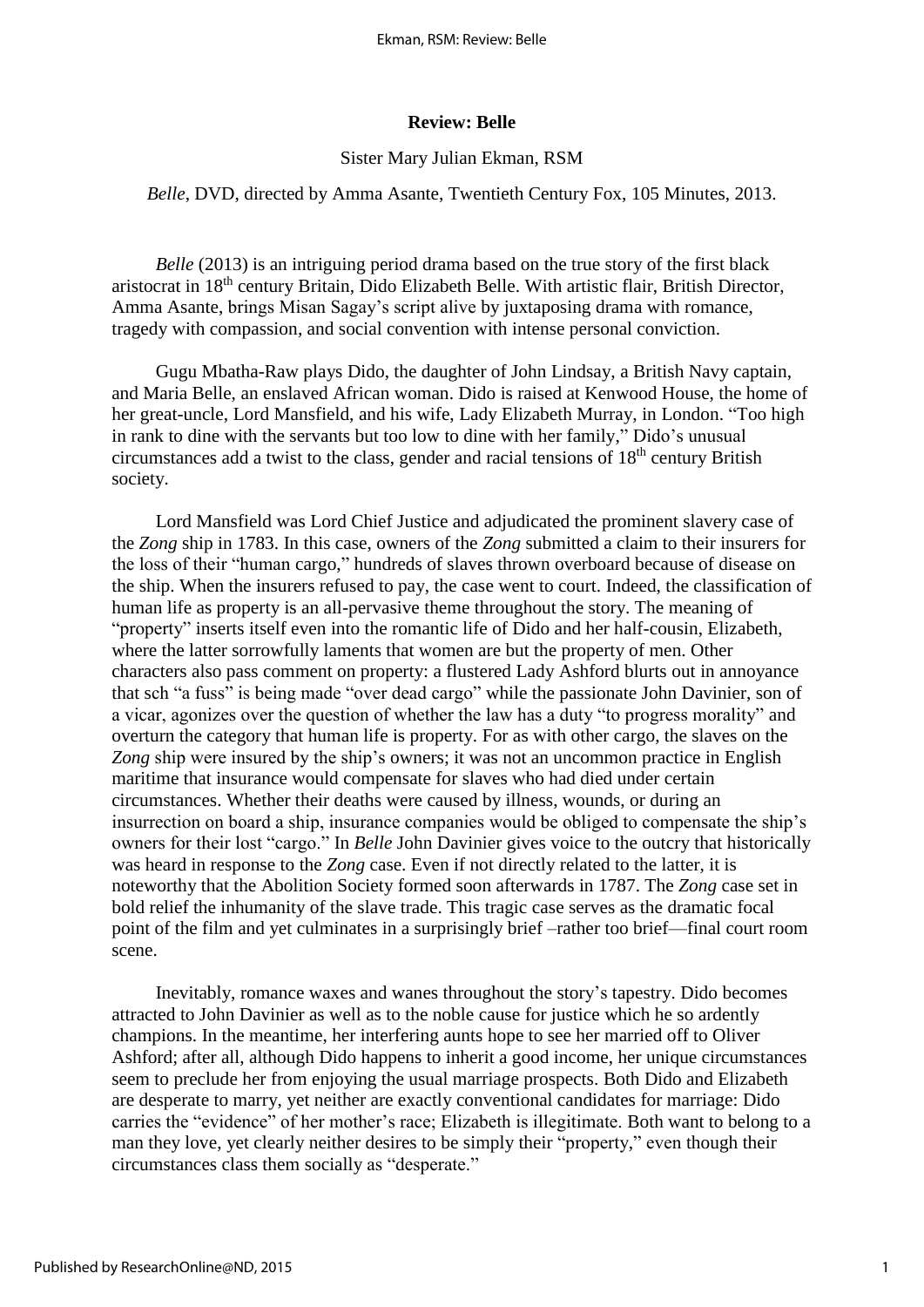*Belle* is an elegant, thoughtful, and well-acted film which carefully portrays, in Austenlike fashion, both the beautiful and the beastly aspects of 18<sup>th</sup> Century British culture. Asante has invested much into also making the film as delightful to the eye as any good period drama would hope to do.